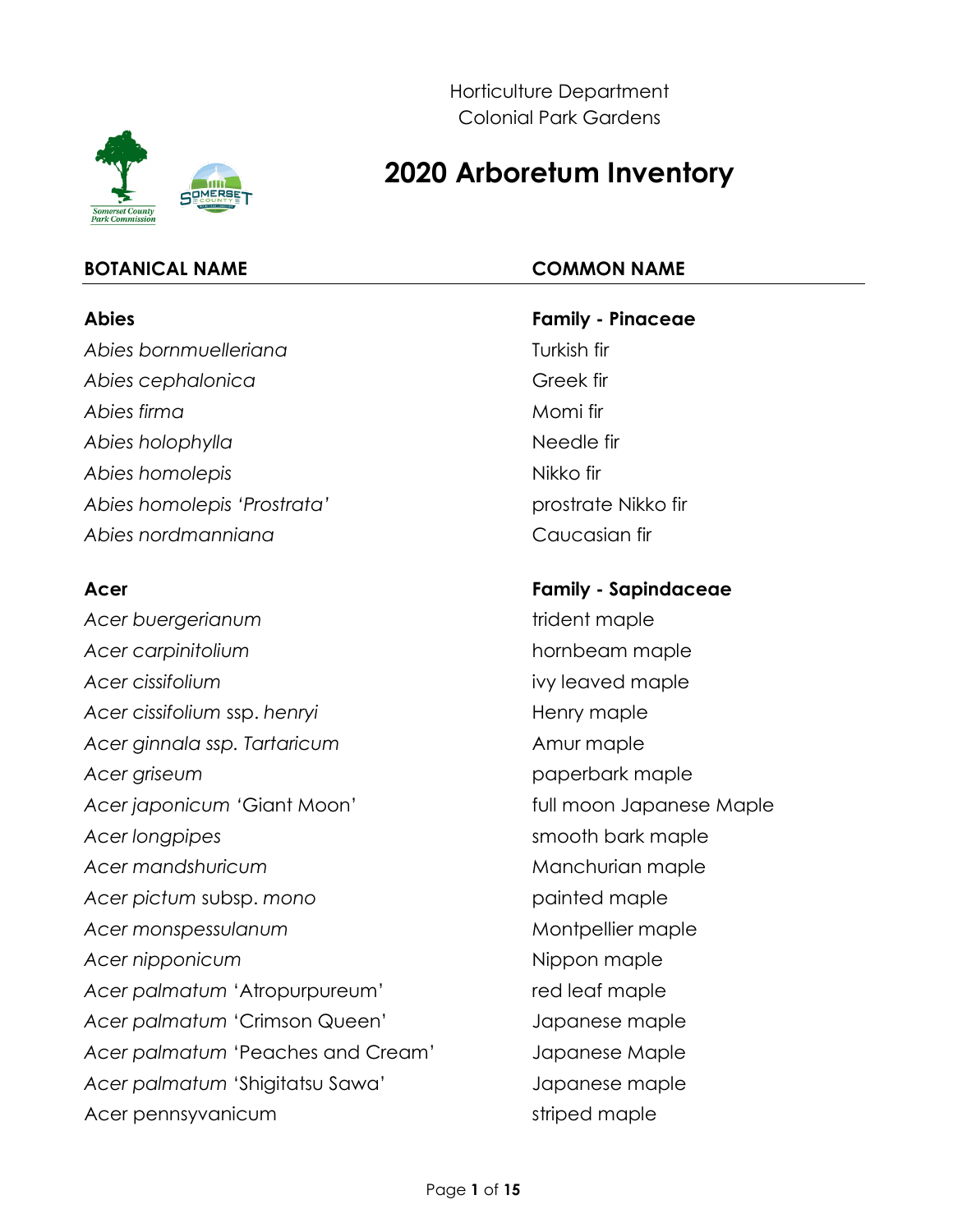Acer pseudoplatanus and a sycamore maple *Acer robustum* Chinese maple Acer rubrum and the state of the state of the state of the state of the state of the state of the state of the state of the state of the state of the state of the state of the state of the state of the state of the state o *Acer rufinerve* Japanese striped bark maple Acer saccharum and sugar maple Acer shirasawanum 'Autumn Moon' autumn moon maple Acer *triflorum* three-flowered maple Acer truncatum<br>
Shantung maple

Aesculus flava yellow buckeye *Aesculus hippocastanum* 'Baumannii' horse chestnut *Aesculus pavia* red buckeye *Aesculus turbinata* Japanese horse chestnut *Aesculus* x *plantierensis* pink buckeye *Aesculus* x *woerlitzensis* woerlitz horse chestnut or buckeye

**Asimina Family - Annonaceae** *Asimina triloba* paw paw *Asimina triloba* 'Pennsylvania Golden' Pennsylvania Golden paw paw

*Betula alleghanicnsis* yellow birch Betula nigra 'Heritage' heritage river birch

**Carpinus caroliniana** Carpinus caroliniana **Carpinus cordata heart leaf hornbeam** 

**Aesculus Family - Sapindaceae**

**Aralia Family - Araliaceae** *Aralia chinensis* Chinese angelica tree

**Betula Family – Betulaceae**

**Carpinus Family - Carpinaceae** Carpinus betulus 'Pinocchio' Pinocchio European Hornbeam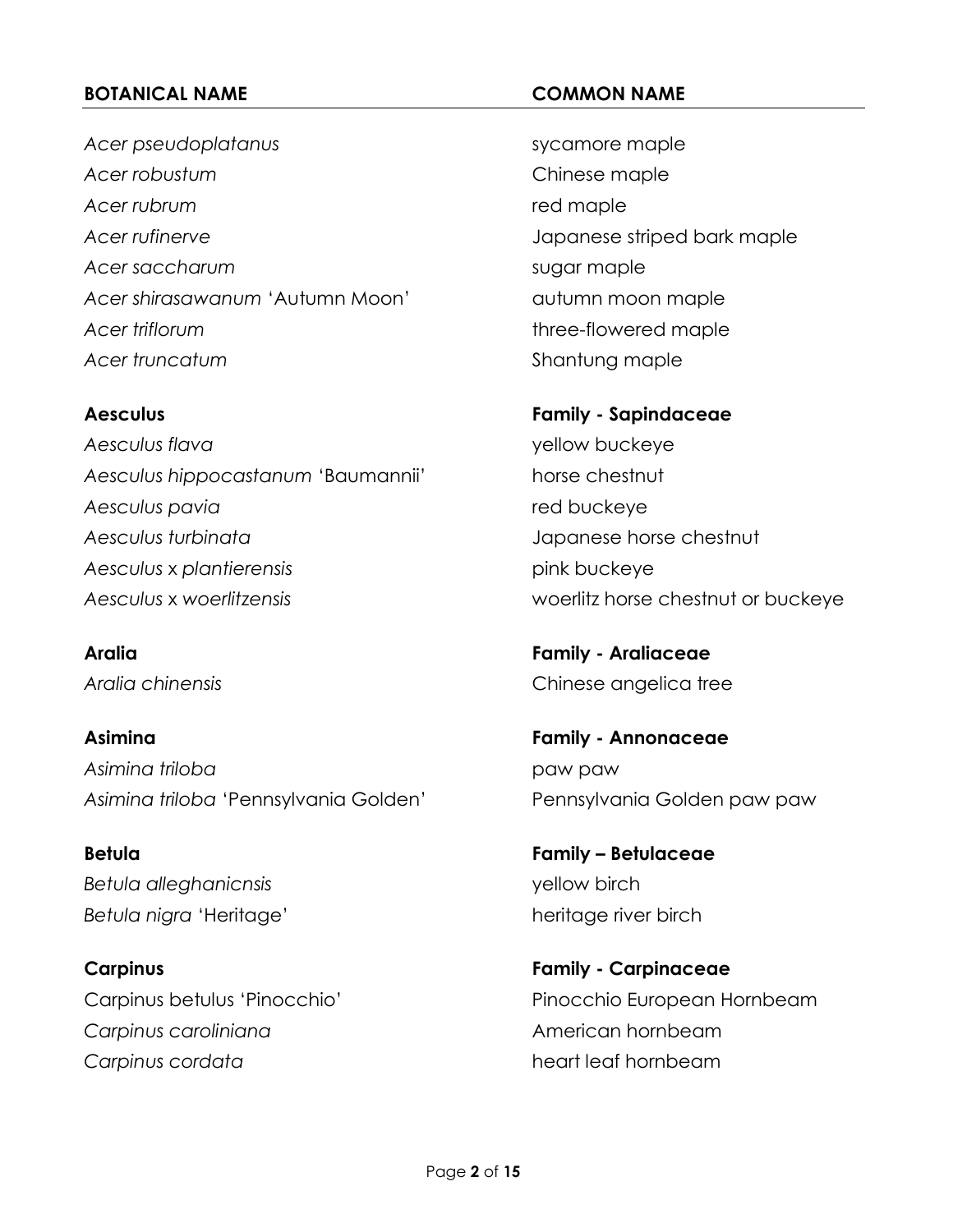**Carpinus coreana** Carpinus coreana **Carpinus fargesiana** Chinese hornbeam **Carpinus henryana Henry hornbeam** *Carpinus orientalis* oriental hornbeam **Carpinus turczaninowii rock hornbeam** 

*Carya aquatic* water hickory *Carya illinoinensis* pecan

**Catalpa bignoides 'Nana' Family - Bignoniaceae** *Catalpa bungei* Chinese catalpa *Catalpa speciosa* western catalpa Catalpa x *erubescens* 'Purpurea' purple leaved catalpa

*Cedrus atlantica* 'Glauca' blue atlas cedar *Cedrus deodara* 'Shalimar' Shalimar deodara cedar *Cedrus libani* cedar of Lebanon

# **Celtis Family - Ulmaceae** *Celtis caucasia* Caucasian nettle tree *Celtis laevigata* sugar hackberry **Celtis pumila dwarf hackberry** *Celtis laevigata* var*. reticulata* western hackberry *Celtis sinensis* Chinese hackberry

**Cephalotaxus Family – Taxaceae Cephalotaxus harringtonia plum yew** *Cephalotaxus harringtonia* 'Fastigiata' columnar plum yew Cephalotaxus harringtonia 'Prostrata' prostrate plum yew

**Carpinus laxiflora loose-flowered hornbeam** 

**Carya Family – Juglandaceae**

**Cedrus Family - Pinaceae**

**Celtis tenuifolia dwarf hackberry**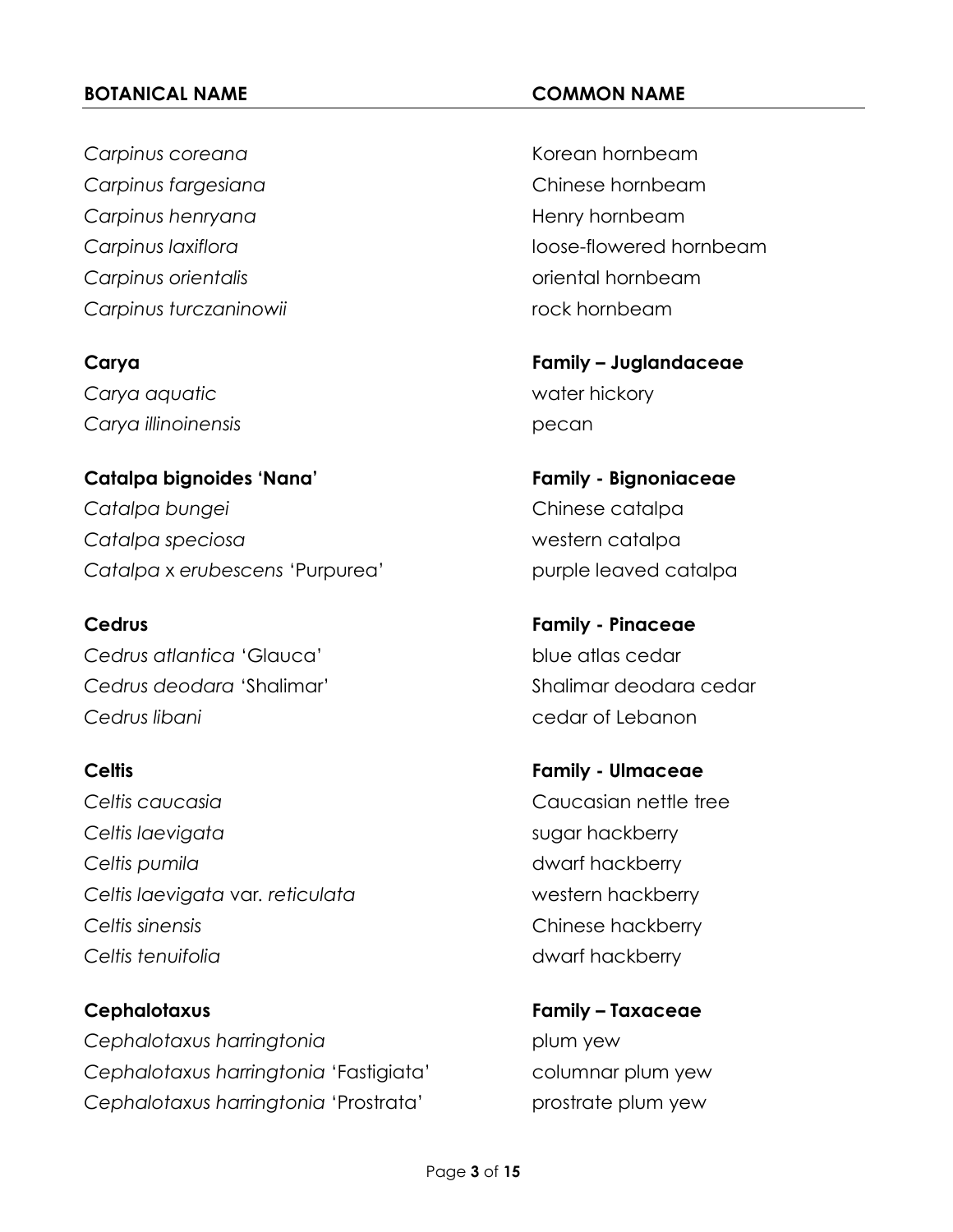Cercidiphyllum japonicum et al. et al. et al. et al. et al. et al. et al. et al. et al. et al. et al. et al. e

*Cercis canadensis* eastern redbud *Cercis canadensis* var. 'Alba' white eastern redbud Cercis Canadensis 'Burgandy Twist' eastern redbud Cercis Canadensis 'The Rising Sun' eastern redbud *Cercis chinensis* Chinese redbud *Cercis chinensis* 'Alba' white Chinese redbud

*Chamaecyparis obtusa* hinoki cypress Chamaecyparis obtuse 'Confucius' hinoke cypress *Chamaecyparis obtusa* 'Crippsii' crippsii cypress or golden hinokecypress Chamaecyparis obtusa 'Filicoides' fern spray cypress *Chamaecyparis pisifera* Sawara cypress Chamaecyparis pisifera 'Aurea' golden Sawara cypress *Chamaecyparis pisifera* 'Filifera Aurea' golden threadleaf Sawara cypress *Chamaecyparis pisifera* 'Golden Mop' golden mop threadleaf cypress *Chamaecyparis pisifera* 'Plumosa Pygmaea' pygmy plume Sawara cypress **Chamaecyparis thyoides Atlantic white cedar** 

*Chionanthus retusus* Chinese fringe tree Chionanthus virginicus var. henryi Florida fringe tree

# **Clethra** *Clethra barbinervis*

# **Cornus Family – Cornaceae** *Cornus kousa* kousa dogwood *Cornus kousa* var. chinensis 'Greensleeves' kousa dogwood

**Cercidiphyllum Family - Cercidiphyllaceae**

# **Cercis Family - Fabaceae**

**Chamaecyparis Family - Cupressaceae**

**Chionanthus Family - Oleaceae**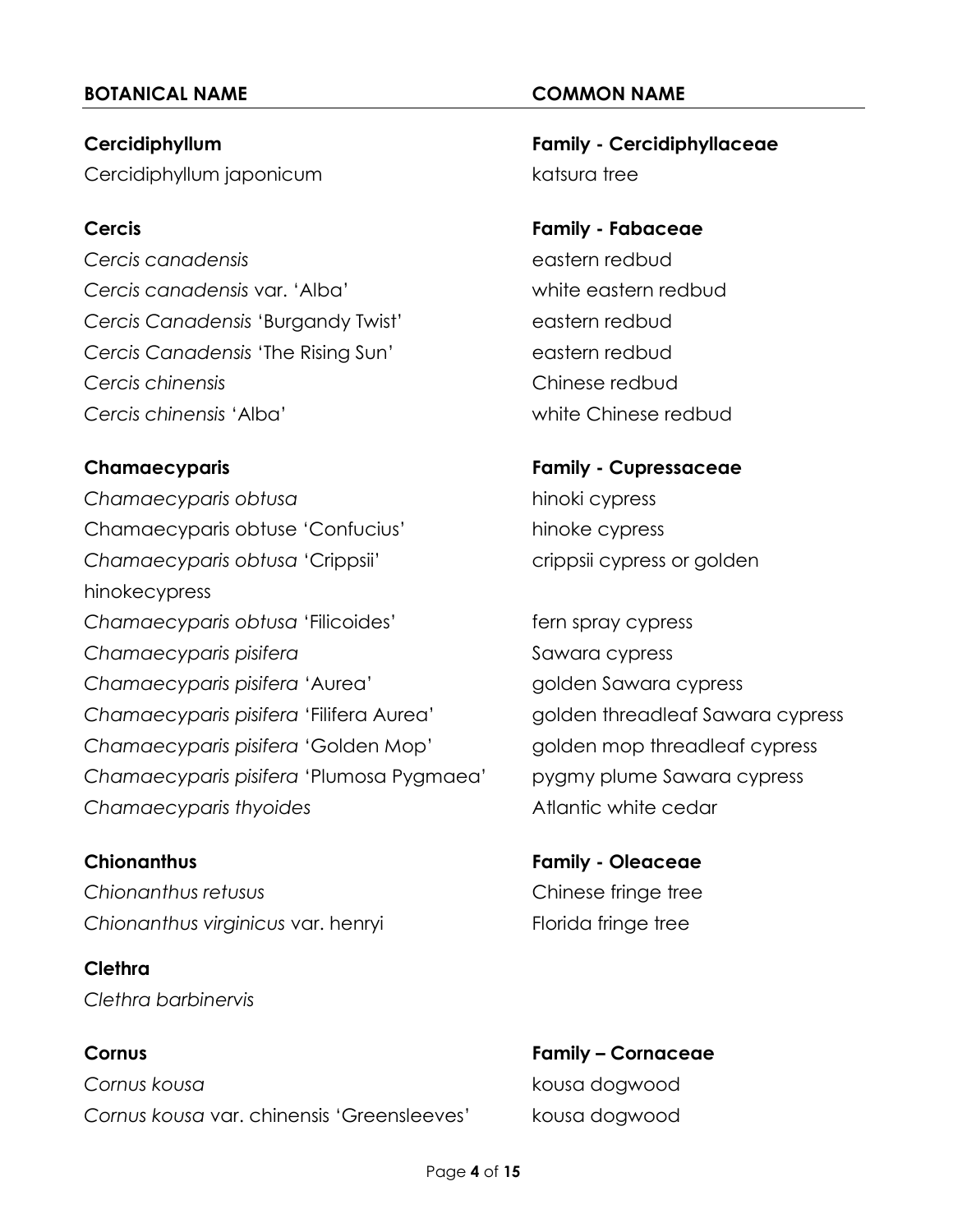*Cornus mas* cornelian cherry Cornus officianalis 'Kintoki' Japanese cornelian cherry **Cornus** x 'Rutcan' Constellation<sup>®</sup> dogwood Cornus x 'Rutgan' Stellar Pink® and a composition of the state of the state of the state of the state of the state of the state of the state of the state of the state of the state of the state of the state of the state of **Cornus kousa** 'Satomi' kousa dogwood *Cornus kousa* var, 'Chinensis 'Milky Way' milky way Chinese dogwood

*Corylopsis sinensis* Chinese winter hazel *Corylopsis sinensis* var. 'calvescens' winter hazel **Corylopsis spicata** spike winter hazel

**Corylus americana** Corylus americana

**Crategomespilis Family - Rosaceae** *Crategomespilis dardarii* 'Asnieresii'

*Cryptomeria japonica* 'Bandai Sugi' Bandai Sugi cryptomeria *Cryptomeria japonica* 'Lobbii' Lobb's Japanese cedar *Cryptomeria japonica* 'Yoshino' yoshino Japanese cedar

**Cupressocyparis Family - Cupressaceae** *Cupressocyparis laylandii* 'Naylor's Blue' Naylor's blue leyland cypress

*Eucommia uldmoides* hardy rubber tree

**Corylopsis Family – Hamamelidaceae**

**Corylus Family – Betulaceae**

**Cryptomeria Family - Taxodiaceae**

**Eucommia Family - Eucommiaceae**

**Euonymus Family - Celastraceae** *Euonymus alatus* winged euonymus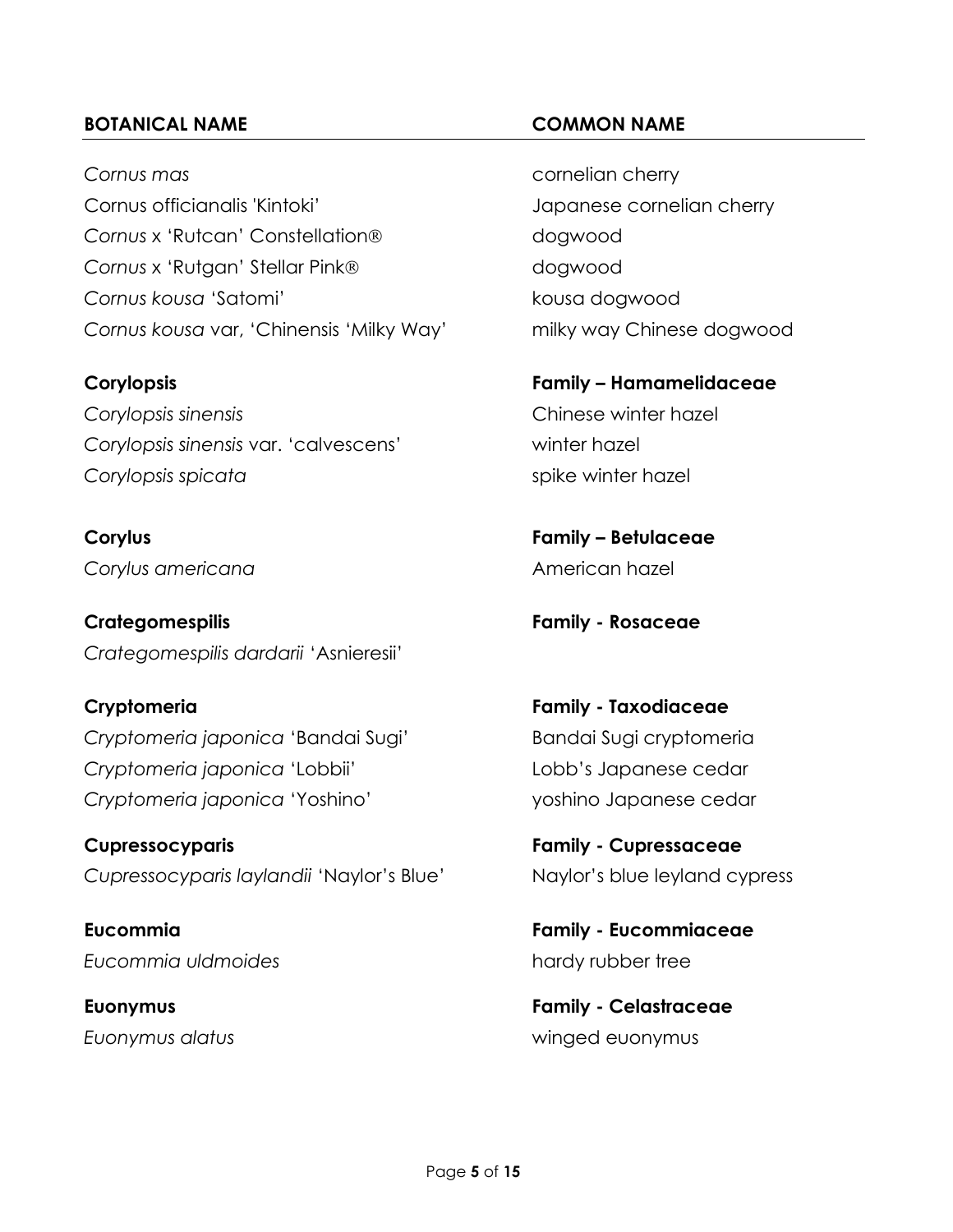*Fagus sylvatica* European beech Fagus sylvatica 'Atropunicea' river's copper beech Fagus sylvatica 'Fastigiata' columnar European beech *Fagus sylvatica* 'Interrupta' interrupted leaf European beech *Fagus sylvatica* 'Pendula' weeping European beech *Fagus sylvatica* 'Purpurea-Pendula' weeping copper beech Fagus sylvatica 'Purpurea Tricolor' tricolor European beech

*Fraxinus americana* white ash *Fraxinus chinensis* var. 'Rhynochophylla' Korean ash *Fraxinus pennsylvanica* green ash

*Ginkgo biloba* ginkgo Ginko biloba 'Golden Globe' ginko 'golden globe' *Ginkgo biloba* 'Pendula' weeping ginkgo

**Gordlinia Family – Theaceae** Gordilinia grandiflora 'Sweet Tea' mountain gordilinia

**Gymnocladus Family – Theaceae Gymnocladus** diocus **Community Contracts** Kentucky coffee tree

**Halesia Family - Styracaceae** Halesia carolina 'Jersey Belle' Carolina silverbell

*Hamamelis mollis* 'Pallida' pallida Chinese witch hazel *Hamamelis vernalis* vernal witch hazel *Hamamelis vernalis* 'Autumn Embers' Ozark witch hazel Hamamelis vernalis 'Purple Ribbons' **Czark witch hazel** 

**Fagus Family - Fagaceae**

*Fagus sylvatica* 'Rotundifolia' round-leaved European beech

**Fraxinus Family - Oleaceae**

**Ginkgo Family - Ginkgoaceae**

**Hamamelis Family – Hamamelidaceae**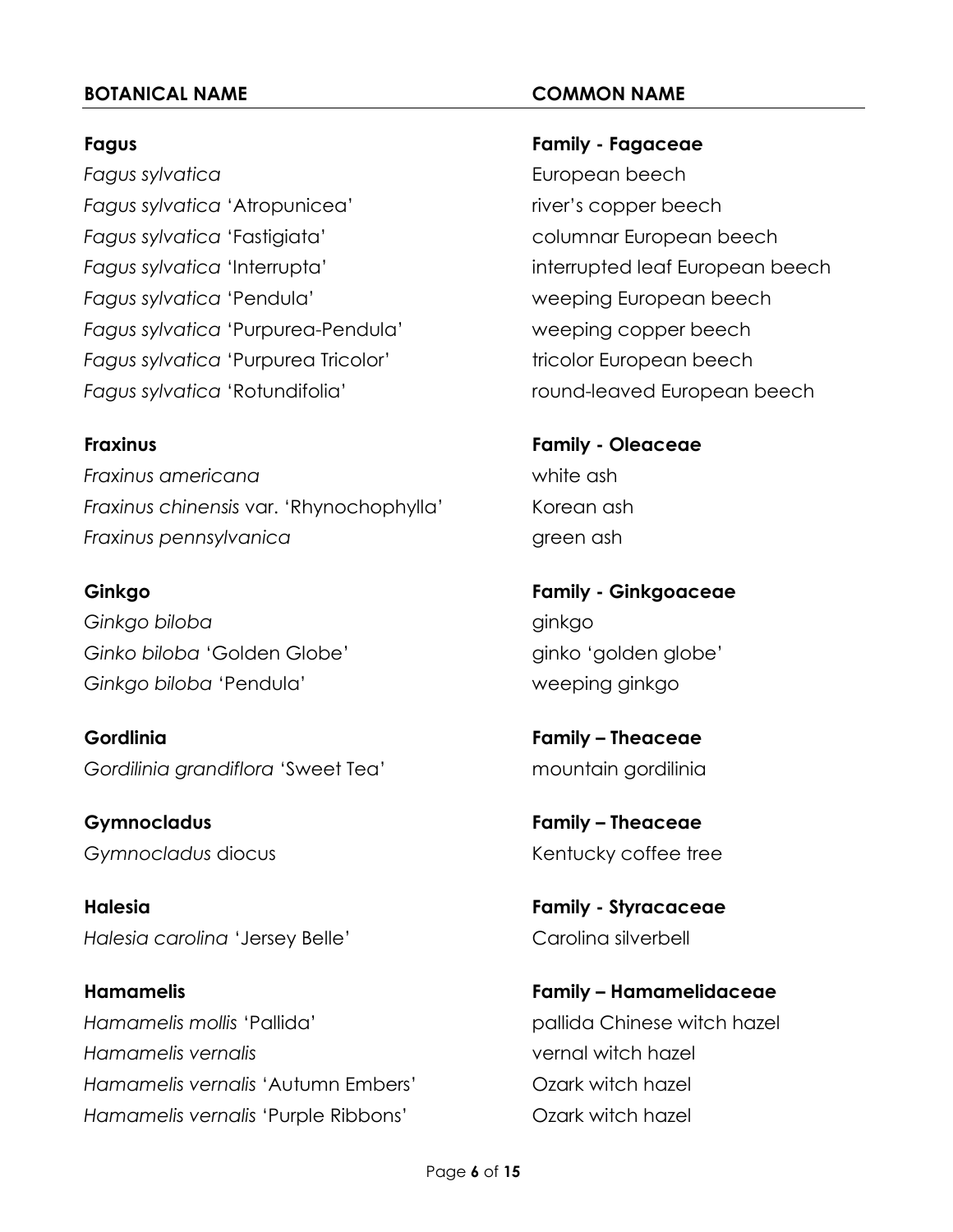Hamamelis virginiana<br>
Hamamelis virginiana *Hamamelis* x *intermedia* hybrid witch hazel *Hamamelis* x *intermedia* 'Arnold Promise' hybrid *Hamamelis* x *intermedia* 'Diane' hybrid *Hamamelis* x *intermedia* 'Jelena' hybrid *Hamamelis* x *intermedia* 'John' witch hazel 'John' *Hamamelis* x *intermedia* 'Ruby Glow' hybrid Hamamelis x intermedia 'Spanish Spider' hybrid *Hamamelis* x *intermedia* 'Sunburst' hybrid

*Heptacodium miconioides* seven-son flower

*Idesia polycarpa* and **If the Igiri tree** 

**Ilex** cornuta 'Willowleaf' willow leaf Chinese holly *Ilex crenata* 'Helleri' *COVE Iapanese holly Ilex opaca* American holly *Ilex opaca* 'Jersey Knight' cultivar *Ilex opaca* 'Maryland Dwarf' cultivar *Ilex opaca* 'Red Beauty' cultivar *Ilex opaca* 'Winter Sun' **cultivar** cultivar *Ilex opaca* var. xanthocarpa and the cultivar *Ilex pedunculosa* long stalked holly *Ilex verticillata* winterberry holly

**Illicium Family - Schisandracea** *Illicium floridanum 'Scarlet Bells'* Florida Anise **Illicium mexicanum Aztec Fire** *Illicium parviflorum* 'Florida Sunshine' yellow anise tree

**Heptacodium Family - Caprifoliaceae**

**Idesia Family – Salicaceae**

**Ilex Family - Aquifoliaceae**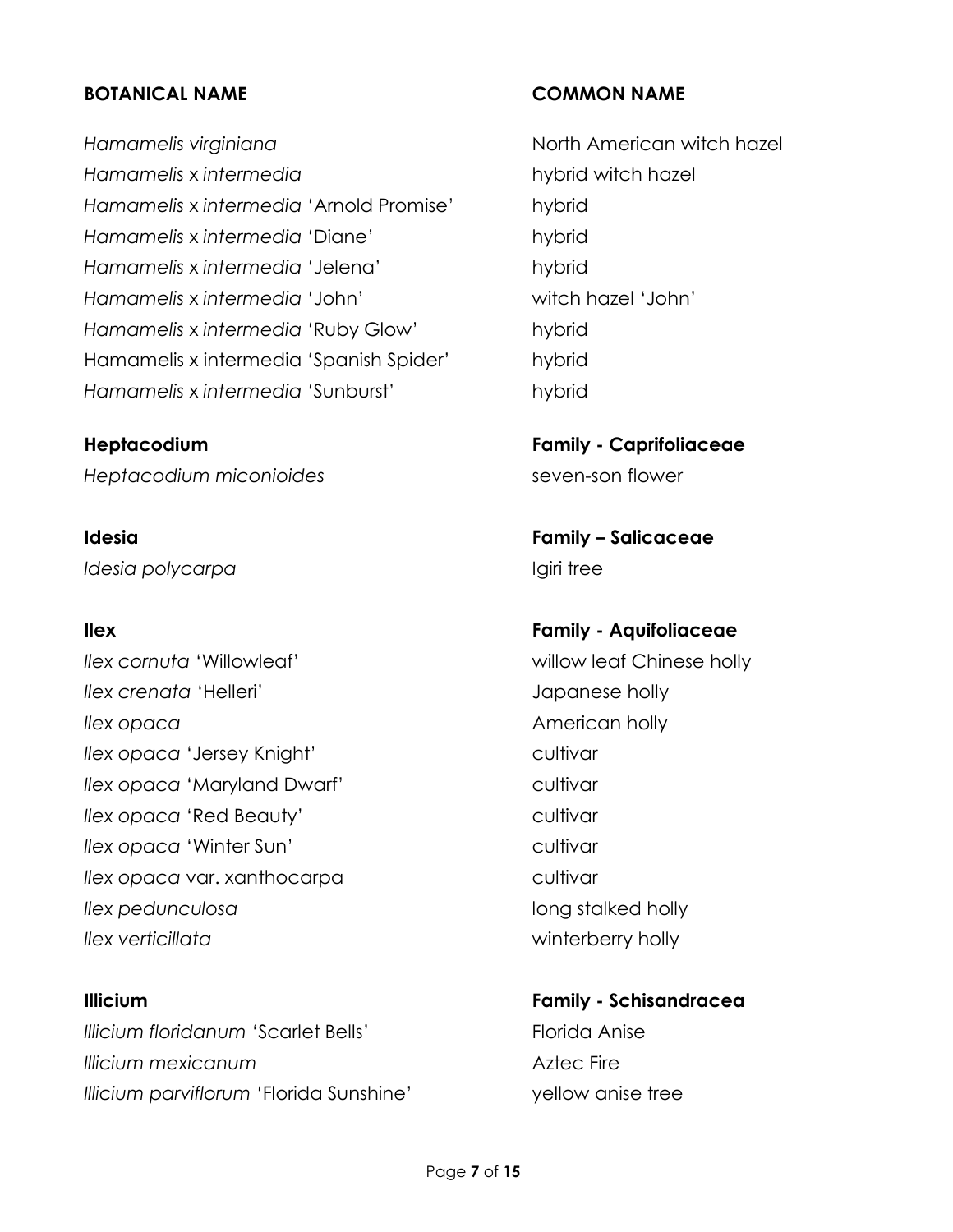*Juniperus chinensis* 'Columnaris' columnar juniper *Juniperus chinensis* 'Gold Coast' gold coast juniper *Juniperus chinensis* var. procumbens Chinese juniper 'Aureo-variegata' *Juniperus chinensis* 'Sea Green' Chinese juniiper *Juniperus* communis var. *depressa* eastern juniper *Juniperus squamata* 'Blue Carpet' blue carpet single seed juniper *Juniperus virginiana* eastern red cedar

**Kalopanax Family - Araliaceae** *Kalopanax septemlobus* castor aralia

**Laburnum Family – Fabaceae** Laburnum x watereri 'Vossii' golden chain tree

**Larix Family - Pinaceae**

**Liquidambar Family - Hamamelidaceae** *Liquidambar styraciflua* North American sweetgum Liquidambar styraciflua 'Slender Silhouette' slender silhouette sweetgum Liquidambar styraciflua 'Variegata' variegated sweetgum

*Liriodendron tulipifera* tulip tree

**Maackia Family – Fabaceae** *Maackia amararensis* Amur maackia *Maackia chinensis* Chinese maackia

**Juglans Family - Juglandaceae** *Juglans nigra* black walnut

**Juniperus Family - Cupressaceae**

*Larix decidua* 'Pendula' weeping European beech

**Liriodendron Family - Magnoliaceae**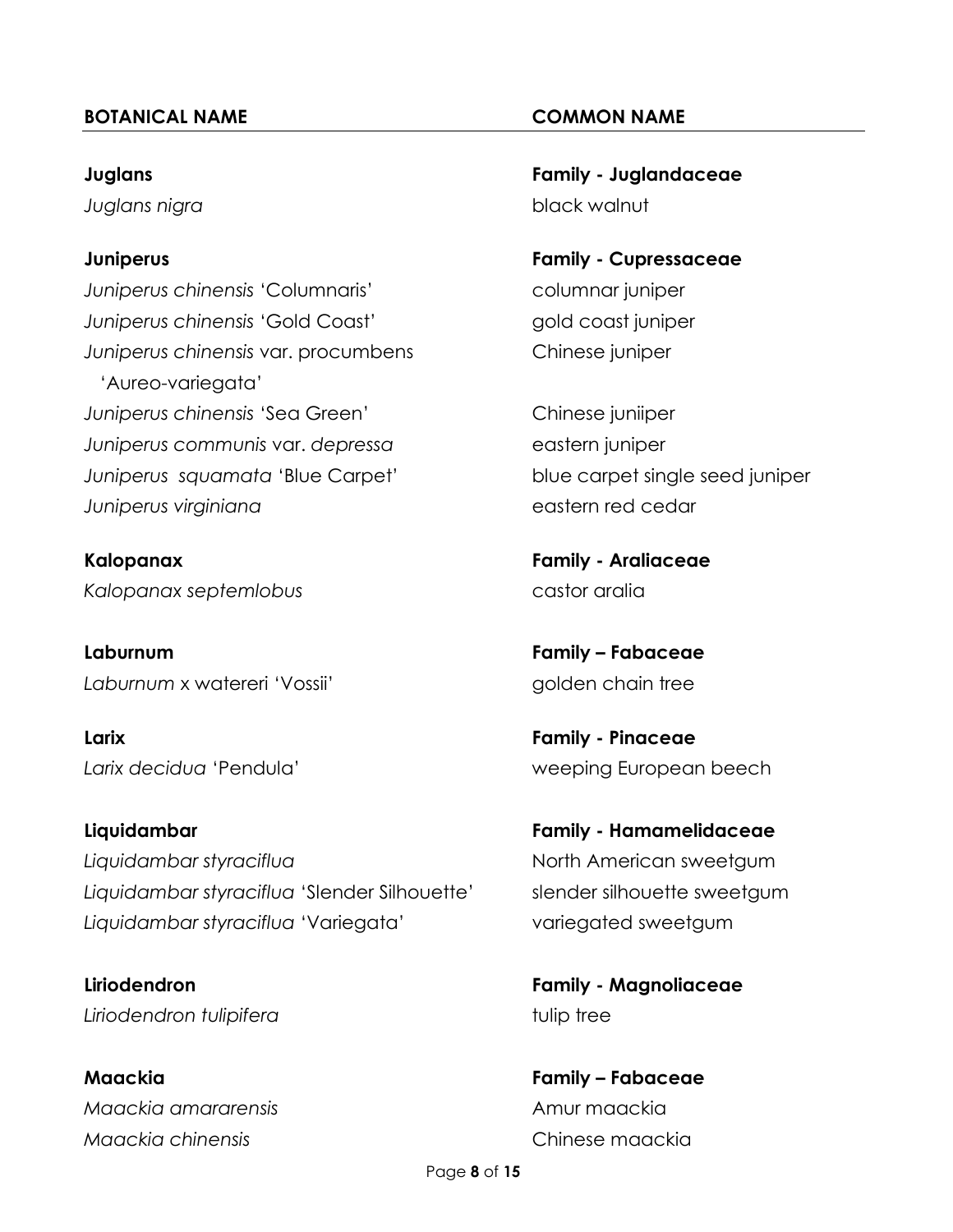*Magnolia acuminate 'Brenda'* cucumber tree *Magnolia* 'Butterflies' Magnolia **Cucumber tree magnolia** *Magnolia grandiflora* southern magnolia *Magnolia grandiflora* 'Edith Bogue' Edith Bogue southern magnolia *Magnolia grandiflora* 'Maryland' Maryland southern magnolia *Magnolia officinalis Magnolia stellata* 'Centennial' star magnolia *Magnolia stellata* 'Royal Star' star magnolia *Magnolia tripetala* umbrella magnolia *Magnolia virginiana* 'Jim Wilson' Jim Wilson sweetbay magnolia *Magnolia* x Big Dude big dude magnolia *Magnolia virginiana* 'Moonglow' moon glow sweetbay magnolia *Magnolia* x brooklynensis 'Lois' hybrid *Magnolia* x 'Jane' *Magnolia* x *loebneri* 'Ballerina' hybrid *Magnolia* x '*Susan'* hybrid *Magnolia zenii* Zen's magnolia

*Malus baccata* 'Walters' Siberian crab apple *Malus hupehensis* 'Cardinal' cardinal tea crab apple *Malus* x 'Donald Wyman' hybrid *Malus x 'Narragansett'* hybrid *Malus* x 'Radiant' hybrid *Malus* x 'Red Jade' hybrid *Malus* x 'Snowdrift' hybrid **Malus** x 'Sugar Tyme' hybrid

# **Magnolia Family - Magnoliaceae**

Magnolia zenii 'Pink Parchment' Zen's pink parchment magnolia

# **Malus Family – Rosaceae**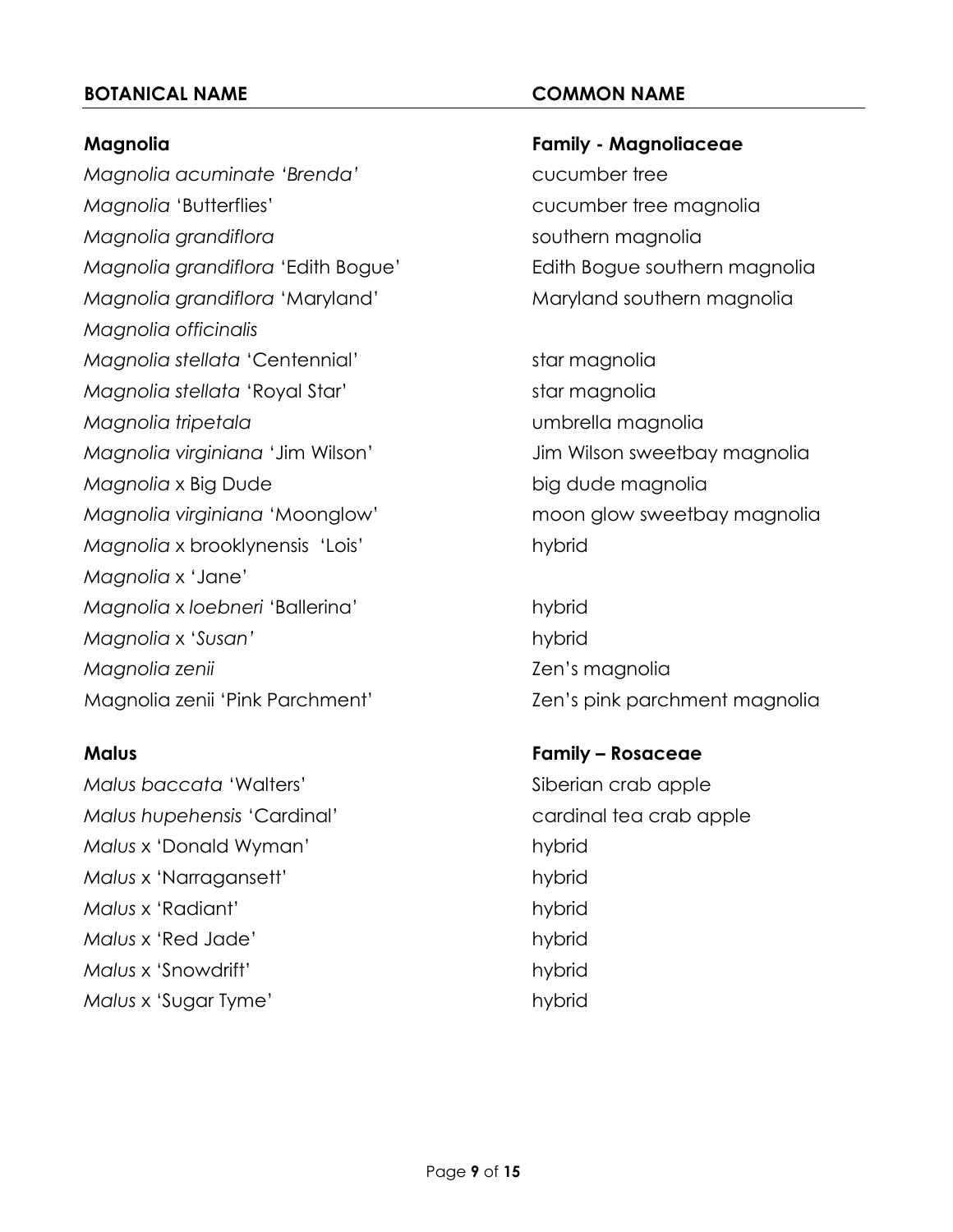*Morus bombycis* 'Unryu' contorted mulberry *Morus cathyana* mulberry of Cathey

*Nyssa sylvatica* black tupelo *Nyssa sylvatica* 'Pendula' weeping black tupelo *Nyssa sylvatica* 'Zydeco Twist' contorted black tupelo

**Oxydendron Family - Ericaceae Oxydendron** arboreum sourwood

*Parrotia persica* Persian ironwood *Parrotia subequalis* Chinese ironwood

**Picea** abies **Norway spruce Norway spruce** Picea abies 'Aurea' and a series are a series of the spruce golden Norway spruce Picea abies 'Cuppressina' cypress Norway spruce Picea abies 'Gregoryana' Gregories dwarf spruce **Picea** *abies* 'Nidiformis' nest spruce *Picea abies* 'Pendula' weeping Norway spruce Picea abies 'Pygmaea' pygmy Norway spruce **Picea** abies 'Remontii' remont spruce **Picea** abies 'Virgata' snake spruce

**Morus Family – Moraceae** *Morus alba* 'Pendula' weeping white mulberry

**Nyssa Family - Nyssaceae**

**Ostrya Family - Betulaceae Ostrya** carpinifolia **European hop hornbeam** 

**Parrotia Family - Hamamelidaceae** *Parrotia persica* 'Pendula' weeping Persian ironwood Parrotia persica 'Vanessa' columnar Persian ironwood

**Piceae Family - Pinaceae** Picea abies 'Multonomah' multonomah Norway spruce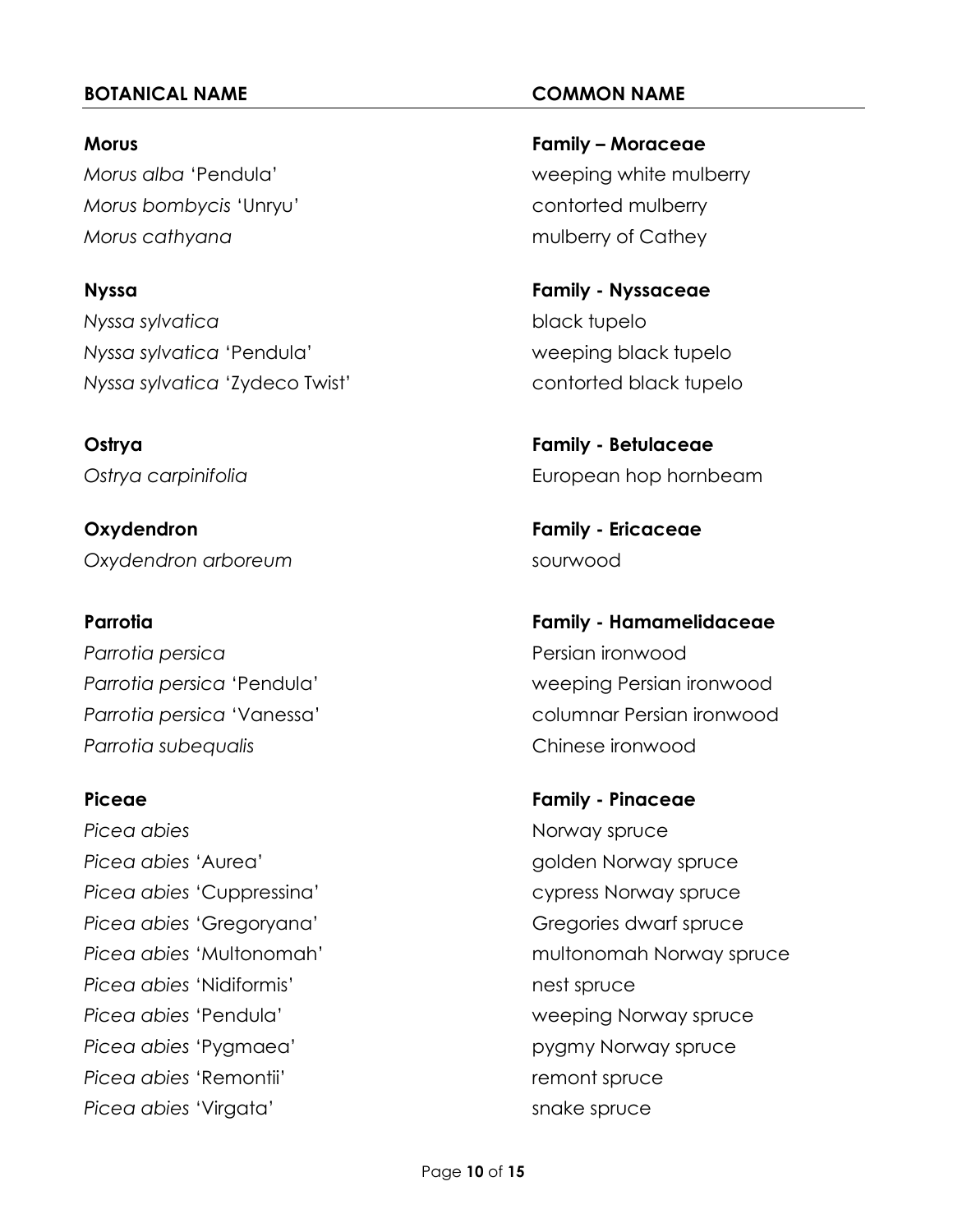Picea *asperata* dragon spruce Picea crassifolia and a crassifolia and a crassifolial control of the Qinhai spruce **Picea** glehnii Sackalin spruce *Picea glauca* 'Conica' dwarf Alberta spruce *Picea koyamae* Koyamai spruce Picea *omorika* 'Expansa' spreading Serbian spruce **Picea** *orientalis* **Direction** *Picea orientalis Oriental spruce Picea pungens* Colorado spruce Picea pungens 'Glauca' blue Colorado spruce Picea pungens 'Montgomery' Montgomery Montgomery blue spruce **Picea** *retroflexa retroflexa* green dragon spruce **Picea** sitchensis Sitka spruce

Pinus bungeana 'Compacta' compact lacebark pine *Pinus densiflora* 'Pendula' weeping Japanese red pine **Pinus flexilis** 'Glauca' blue limber pine **Pinus heldreichii** Bosnian pine *Pinus parviflora* Japanese white pine **Pinus parviflora 'Glauca'** blue Japanese white pine **Pinus strobus Eastern white pine** Pinus strobus 'Fastigiata' columnar white pine Pinus *strobus* 'Bennett's Fastigiata' Bennett's columnar white pine **Pinus strobus 'Pendula'** weeping white pine **Pinus** strobus 'Radiata' dwarf white pine **Pinus tabulae formis Chinese red pine** *Pinus wallichiana 'Zebrena'* variegated Himalayan pine

*Picea pungens* 'Baby Blueeyes' baby blue eyes Colorado spruce

# **Pinus Family - Pinaceae**

Pinus parviflora 'Brevifolia' short-leaved Japanese white pine

**Pistacia Family - Anacardiaceae** *Pistacia chinensis* Chinese pistache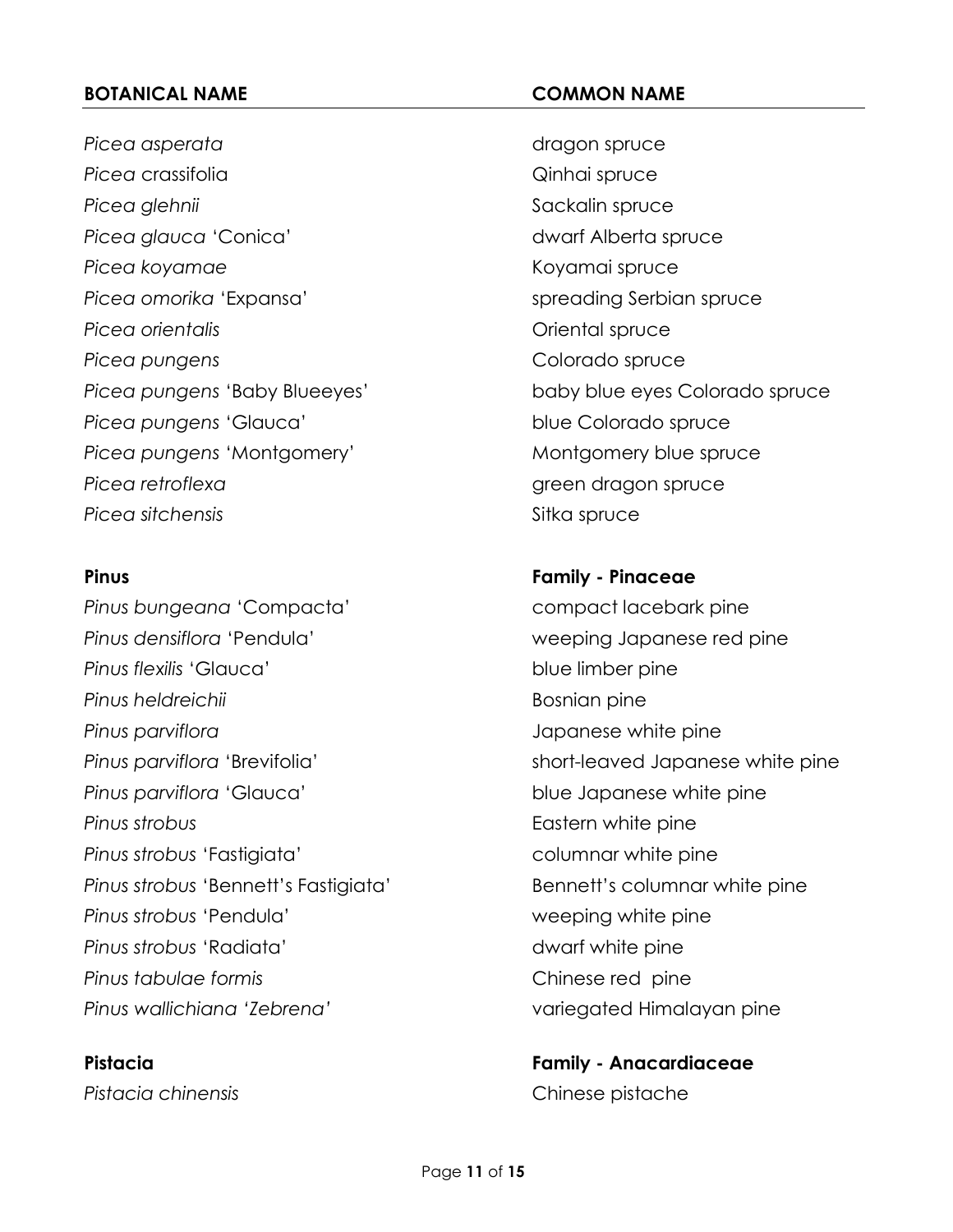**Platanus** x acerifolia London plane tree

**Prunus Family - Rosaceae** *Prunus avium* Mazzard cherry **Prunus glandulosa 'Rosea'** pink flowering almond **Prunus** sargentii sargent cherry **Prunus serrulata 'Kwanzan'** Kwanzan Kwanzan cherry Prunus subhirtella 'Pendula' weeping Higan cherry **Prunus** x 'Okame' **Changes** Cherry Cherry Cherry **Prunus** x yedoensis 'Akebono' Yoshino cherry

**Pseudolarix amabilis** and **properties** and **golden** larch

Pterocary hupensis and a setting the setting of the Hubei wingnut *Pterocary rhoifolia* Japanese wingnut

**Pteroceltis Family - Ulmaceae** Pteroceltis *tartarinowii* Tarter wingceltis

**Pterostyrax Family - Styracaceae** Pterostyrax corymbosa **and a computer in the example of the example of the epaulette tree** 

*Quercus* acutissima saw tooth oak *Quercus alba* white oak

**Platanus Family - Platanaceae** 

**Poliothyrsis Family – Salicaceae** *Poliothyrsis sinensis* Chinese pearl bloom

**Pseudolarix Family - Pinaceae**

**Pterocarya Family – Juglandaceae**

Pterostyrax hispida **fragrams** fragrant epaulette tree *Pterostyrax psilophylla* glabrous-leaved epaulette tree

**Quercus Family - Fagaceae**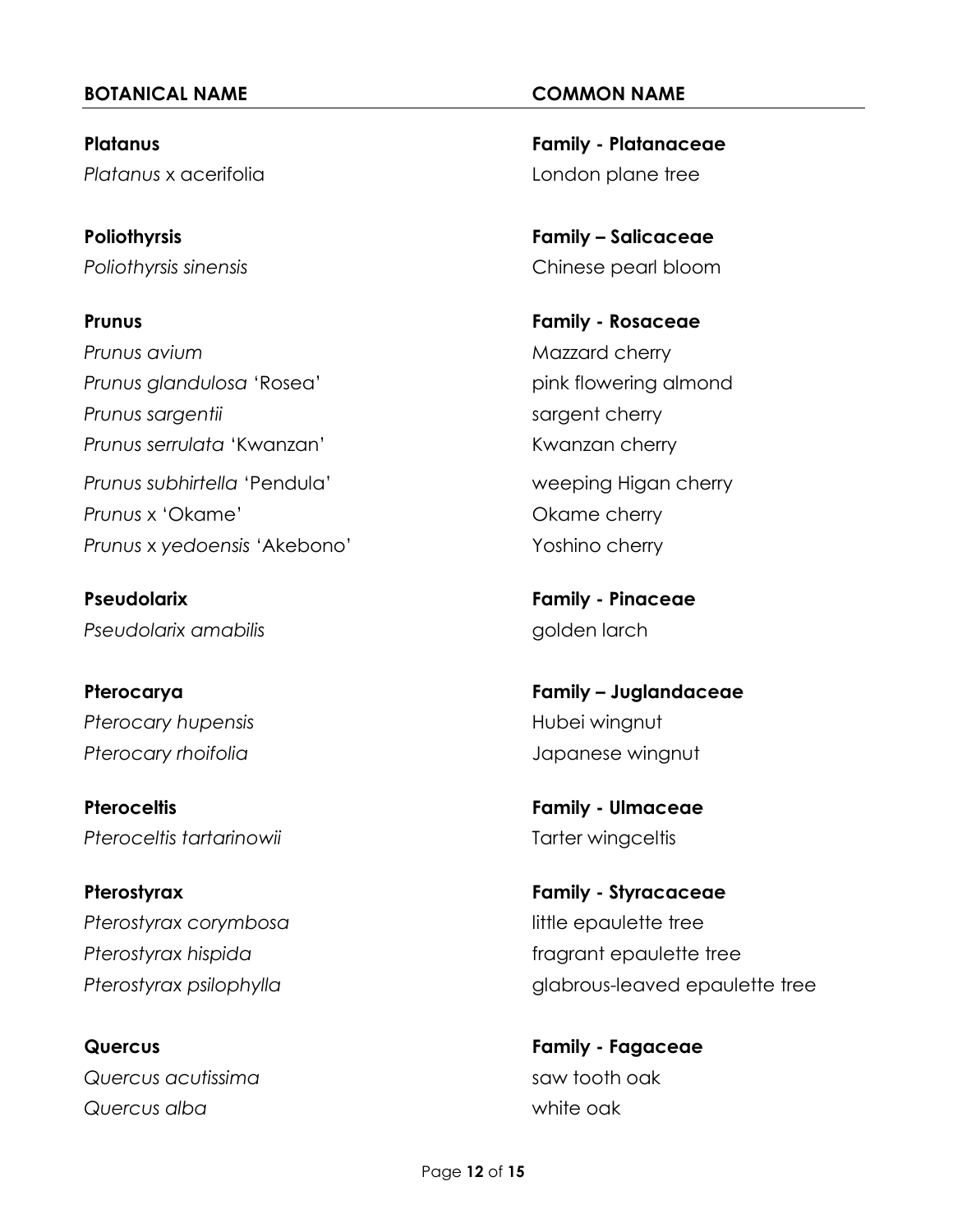*Quercus aliena* oriental white oak *Quercus* bicolor **bigger is a contract of the swamp white oak** *Quercus cerris* **COVER 2008** *COVERSITY <b>COVERS COVERSITY <i>COVERSITY <b>COVERS* **Quercus** dentata **Emperor oak** *Quercus falcate var*. *pogodifolia* cherrybark swamp Spanish oak *Quercus frainetto* **Hungarian oak** *Quercus glandulifera* Konara oak *Quercus imbricaria* entries and the shingle oak *Quercus liaotungensis* Chinese oak *Quercus macrocarpa* bur oak *Quercus phellos* willow oak **Quercus robur x bicolor Nadler** Nadler Nadler oak *Quercus rubra* northern red oak *Quercus shumardii* Shumard's oak

**Rhodoleia Family - Hamamelidaceae** *Rhodoleia henryi* 'Scarlet Bells'

**Robinia Family - Fabaceae** *Robinia pseudoacacia* 'Tortuosa' contorted black locust

**Salix Family - Salicaceae Salix** elaeagnos **Rosemary willow** *Salix fargesii* Chinese willow Salix integra 'Albomaculata' tricolor willow Salix purpurea 'Eusenii' **purple willow** 

**Sciadopitys Family - Pinaceae**

**Styphnolobium Family - Fabaceae** *Styphnolobium davidii* father David's styphnoliobium Styphnolobium japonica 'Regent' Japanese pagoda tree *Styphnolobium japonica* 'Tortuosa' corkscrew Japanese pagoda tree

*Sciadopitys verticillata* Japanese umbrella pine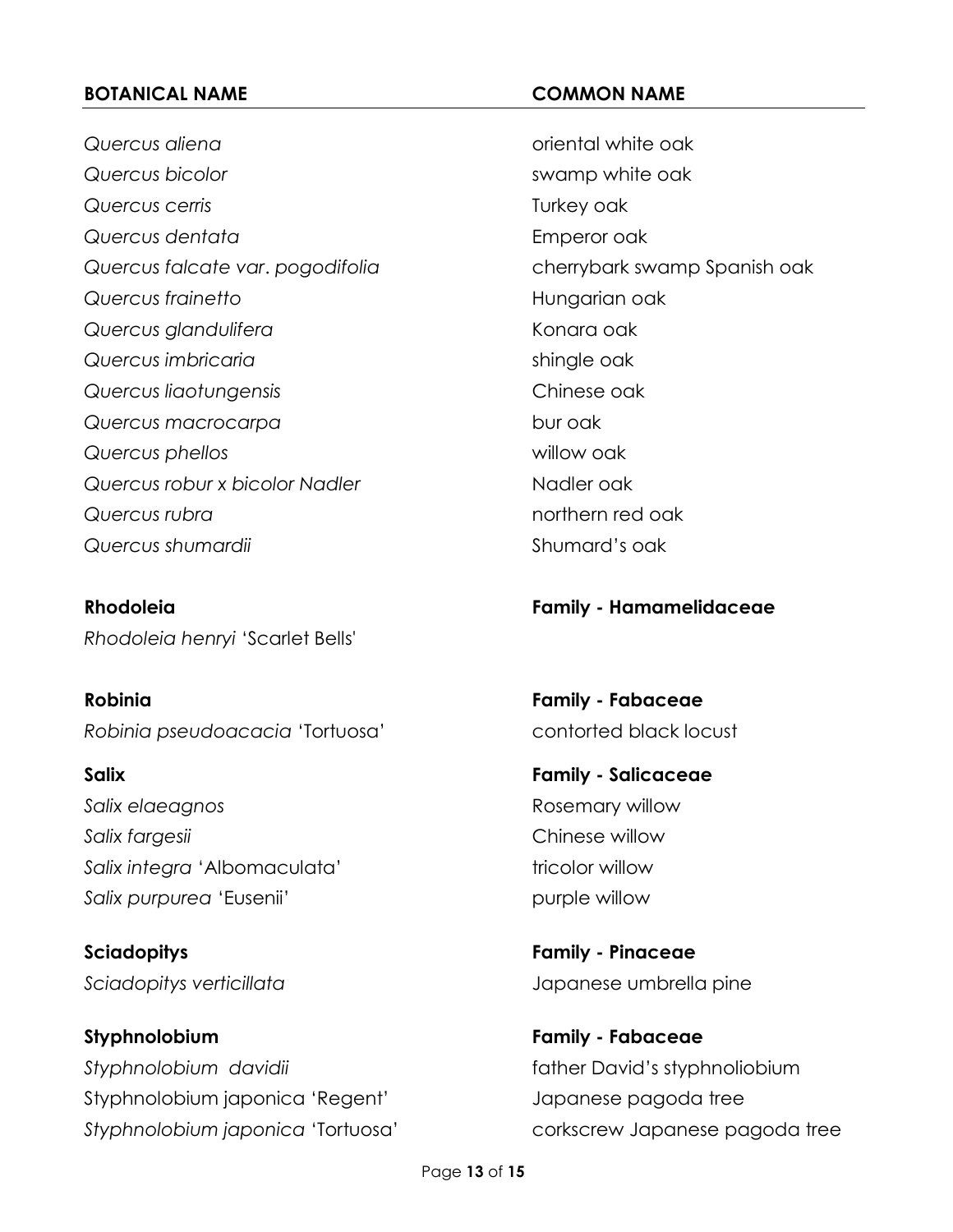*Sorbus austriaca* white beam ash

*Stewartia monadelpha* tall stewartia *Stewartia pseudocamellia* Japanese stewartia **Stewartia** prostrata *Stewartia serrata* saw tooth stewartia

*Styrax japonicum* Japanese snowbell Styrax japonicum 'Blush pink' Blush Pink snowbell **Styrax** obassia **fragrams** obassia **fragrams** obassia **fragrams**  $\mathbf{S}$ 

*Sycoparrotia semidecidua* sycoparrotia

*Symplocus paniculata* Symplocus paniculata

**Taxodium Family – Taxodiaceae** Taxodium distichum 'Contortum' *Taxodium distichum var. imbricarium* 'Nutans' pons cypress cultivar *Taxodium distichum* bald cypress

**Tetradium henryi henryi henry evodia** 

**Thuja Family - Cupressaceae** *Thuja occidentalis* 'Ada' Ada arborvite *Thuja standishii* Japanese arborvite

**Sorbus Family - Rosaceae** *Sorbus alnifolia* Korean mountain ash *Sorbus aucuparia* European mountain ash

**Stewartia Family - Theaceae**

**Styrax Family - Styracaceae**

**Sycoparrotiia Family – Hamamelidaceae**

**Symplocus Family – Symplocaceae**

**Tetradium Family - Rutaceae**